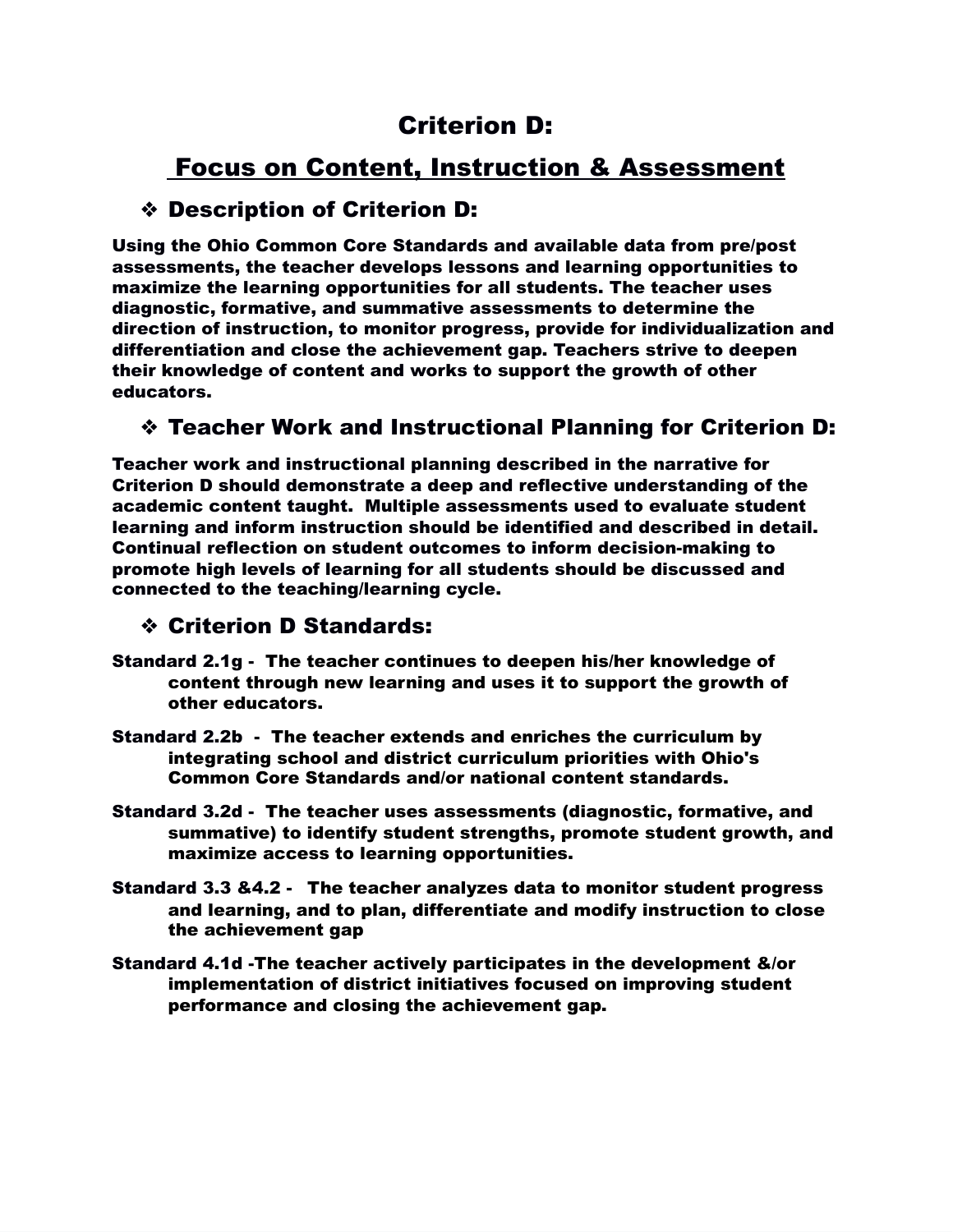#### ❖ Teacher Work and Instructional Planning Possibilities:

• Develop research projects/units/projects or plans based on the Ohio Common Core Standards and from student assessment data to guide instruction.

• Develop assessments (diagnostic, formative, summative) and demonstrate how you reflect on data to plan for instruction and provide for individualization and differentiation in the classroom.

• Demonstrate how you use a variety of assessments to prepare for future teaching.

• Develop or identify student benchmarks for curriculum to determine student needs and guide instruction.

• Work with Curriculum Committees, District/Building Leadership Committees, grade-level peers, District/State Common Core Standards workshops and provide professional development to other staff members to show professional growth and the extension and enrichment of the curriculum.

• Choose an area of instruction where you have collected baseline data and information on a student and discuss your planning and thinking for future interventions.

• Chart/list the interventions you engaged in, any modifications you made along the way and the eventual progress of this student over time.

• Provide student work samples that demonstrate how you implemented new teaching strategies with your evaluation of the strategies' effectiveness in advancing student achievement.

• Include your reflections and evaluation of how the activity/activities went and how they advanced student learning.

- ❖ Descriptive Statements to Consider and Address in the Written Narrative for Criterion D:
- How you deepen your knowledge of content through new learning and use it to support the growth of other educators.
- How you extend and enrich the curriculum by integrating school and district curriculum priorities with Ohio's Common Core Standards and/or national content standards.
- How you involve learners in self-assessment and goal setting to address gaps between performance and potential.
- How you participate actively in the development and/or implementation of district initiatives focused on improving student performance and closing the achievement gap.
- How you use assessments (diagnostic, formative, and summative) to identify student strengths, promote student growth, and maximize access to learning opportunities.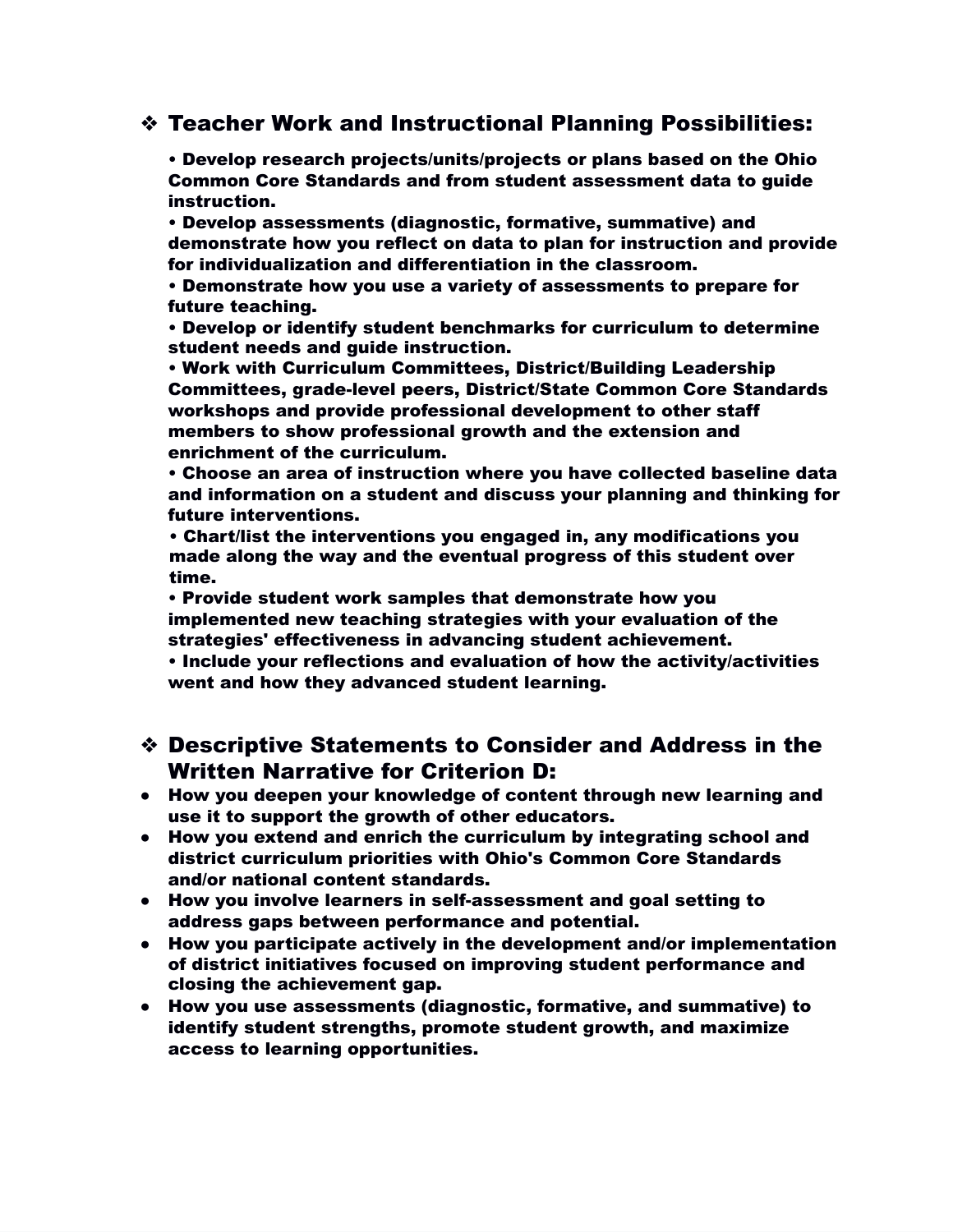- How you use assessments (diagnostic, formative, and summative) to identify student strengths, promote student growth, and maximize access to learning opportunities.
- How you create a classroom in which students take an active role in maintaining and enriching the environment that is conducive to learning.
- How you effectively combine independent, collaborative, and whole-class learning situations to maximize student understanding and learning.
- How you focus on content instruction and assessment has had an impact on student learning.

## ❖ Evidence of Teacher Work for Criterion D may Include:

Evidence of teacher work for Criterion D may include pre/post assessments including diagnostic, formative, and summative assessments, graphing/charting, and student work. Examples of individualized, differentiated student work. Evidence of developed lessons/activities based on assessment data. Evidence of deepening content knowledge and supporting the growth of other educators and other evidence that may be accepted by the Master Teacher Committee.